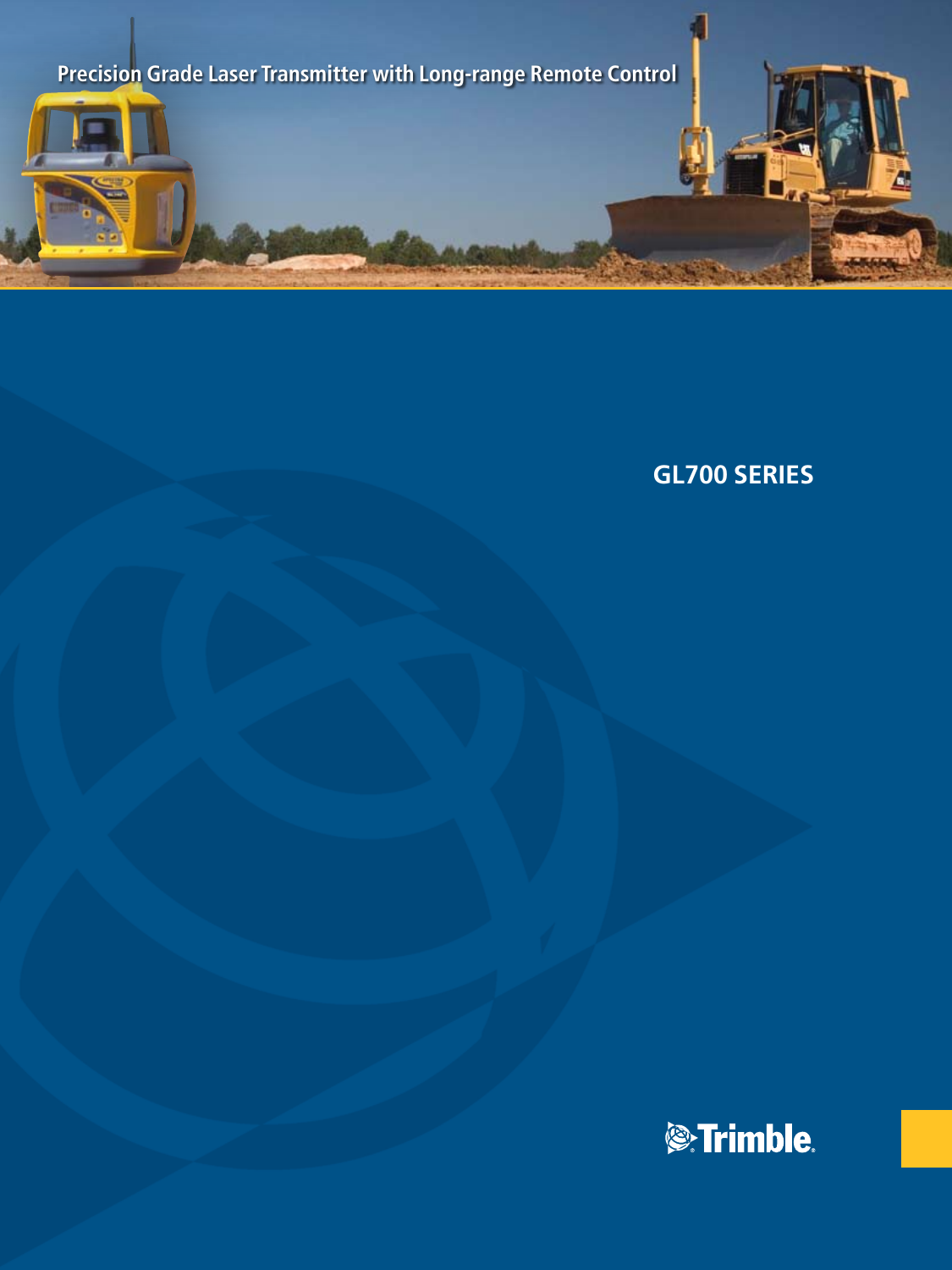# Spectra Precision Laser GL700 Series

### **New challenges demand new solutions.**

The fiercely competitive, 21st century construction environment has created a whole new set of business challenges. With increasing accuracy requirements and faster completion times, your bids need to be razor-sharp just to compete.As the leader in construction positioning technology, Trimble continually provides innovative solutions to help you gain the edge and succeed in this environment. Among these are new solutions to help you precisely control difficult tasks like long-range, highaccuracy elevation control and fine grading for major construction projects.





 $\ddot{\bullet}$ 

 $\bullet$ 

 $\overline{\mathbf{o}}$ 

22.00

 $0.201$ 



SPECIRA

61.722

*Road Construction Trenching Airport Construction Concrete Construction*

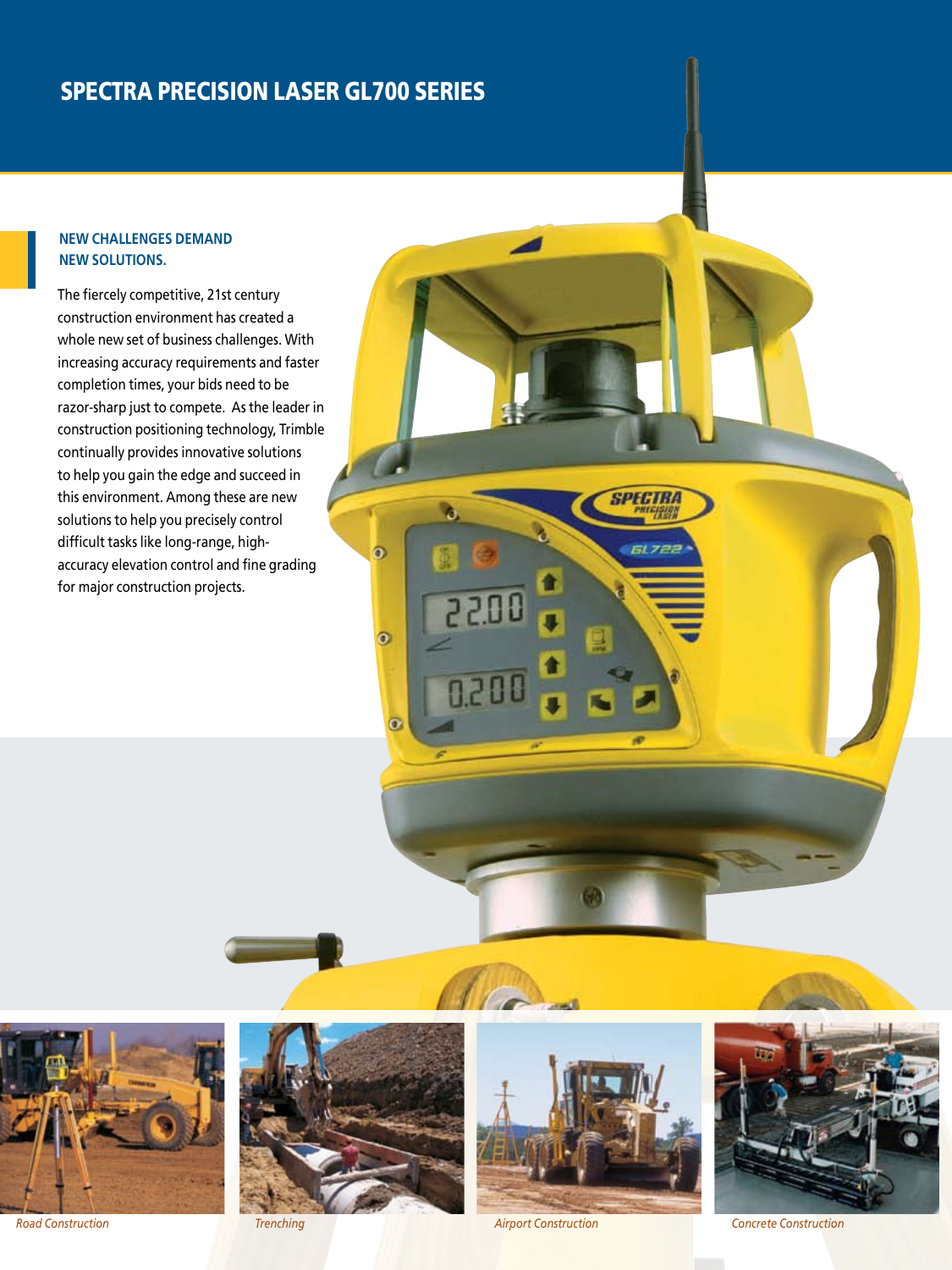

#### **Not just another laser transmitter…**

To keep you at the competitive edge, we've created a revolutionary new solution built for today's construction industry – the innovative Spectra Precision® Laser GL700 Series of grade laser transmitters from Trimble.

The GL700 Series gives you the right laser for the right job… from an economical, single grade transmitter to an advanced, longrange radio remote controlled steep grade transmitter. Further, the GL700 Series offers the most innovative collection of features ever available – Long Range Remote Control, PlaneLok, Grade Matching and Automatic Axis Alignment – to let you get to grade faster and with more accuracy.

On site, you'll find that the advanced features quickly translate into productivity and accuracy… especially when used with Trimble's advanced GCS 300 and GCS400 family of Grade Control Systems which allows an operator to control lift and tilt automatically and simultaneously for improved speed and controlled accuracy.

With the GL700's powerful, long-range remote control option, it only takes one person to accurately set up and operate the grade laser. Even grade reverse is done in an instant. And for the first time, you can automatically control all the transmitter functions from inside the machine cab.

And each unit comes with a laser receiver standard, your choice of power options, and the best service and support in the industry.

*S*-Trimble

M

ల

E

With the GL700 series, you can count on quicker setups and more productivity … for more profitability.

#### **Long-range Radio Remote –**

With 2-way communication between the transmitter and the remote, you can now change grade on the fly… even from the cab… without approaching the transmitter! No more long walks up grade. By remotely changing and reading grade information, you can speed setup and reduce costly communication errors.



*Concrete Construction 3D Grade Control with Laser Augmentation Site Preparation Landfill General Construction*





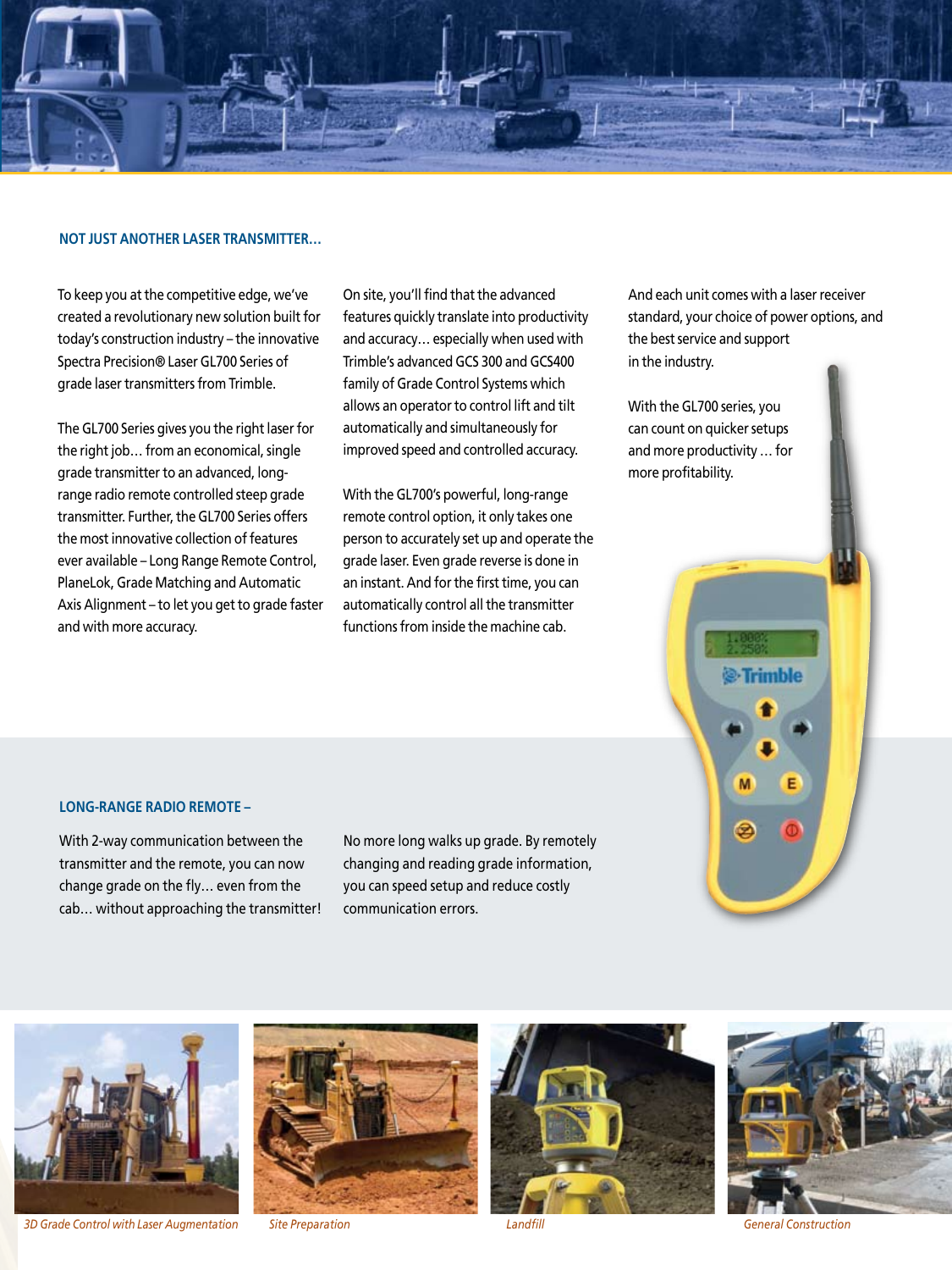## THE Most Advanced Grade Lasers. Ever.

Trimble's innovative technology ensures higher accuracy than ever before over a variety of machine control and general construction applications. Plus, unique features help reduce beam drift errors and speed up setup and grade changing to optimize worker and machine productivity.

The Spectra Precision Laser GL700 Series from Trimble has four robust models, so you can select the right laser transmitter for the right application. Each model in the GL700 Series is designed to be simple to set up and use.



#### **GL710 Single Grade**

An easy-to-learn, easy-to-use one-person grade laser, economical and accurate up to a 900 m (3,000 ft) diameter. Ideal for general construction, site preparation, trenching and pipe laying applications.



#### **GL720 Dual Grade**

This economical choice has +/-10% in the X-axis grade range and -0.5 to +25% Y-axis grade range with high accuracy up to 900 m (3,000 ft) diameter. Ideal for general construction and machine control grade applications.



#### **THE GL700 SERIES CAN BE USED WITH TRIMBLE AND SPECTRA PRECISION LASER RECEIVERS.**

For example, the Spectra Precision Laser HR550 and CR600 receivers, and the Trimble LR410 which is part of the Trimble Grade Control System family.



#### **GL722 Dual Grade**

With Long-range Radio Remote and with the same range and base capabilities as the GL720, the GL722 includes the benefits of the full Radio Remote functions… plus Automatic Axis Alignment capability. Ideal for general construction, site preparation and road construction.



#### **GL742 Steep Grade Laser (to 110%)**

The GL742 includes all the features of the GL722 – including full Radio Remote – with the increased capability of achieving a steep grade range of 110%. Ideal for all general construction and machine control applications, as well as steep slope applications such as highway embankments, seawalls and landfills.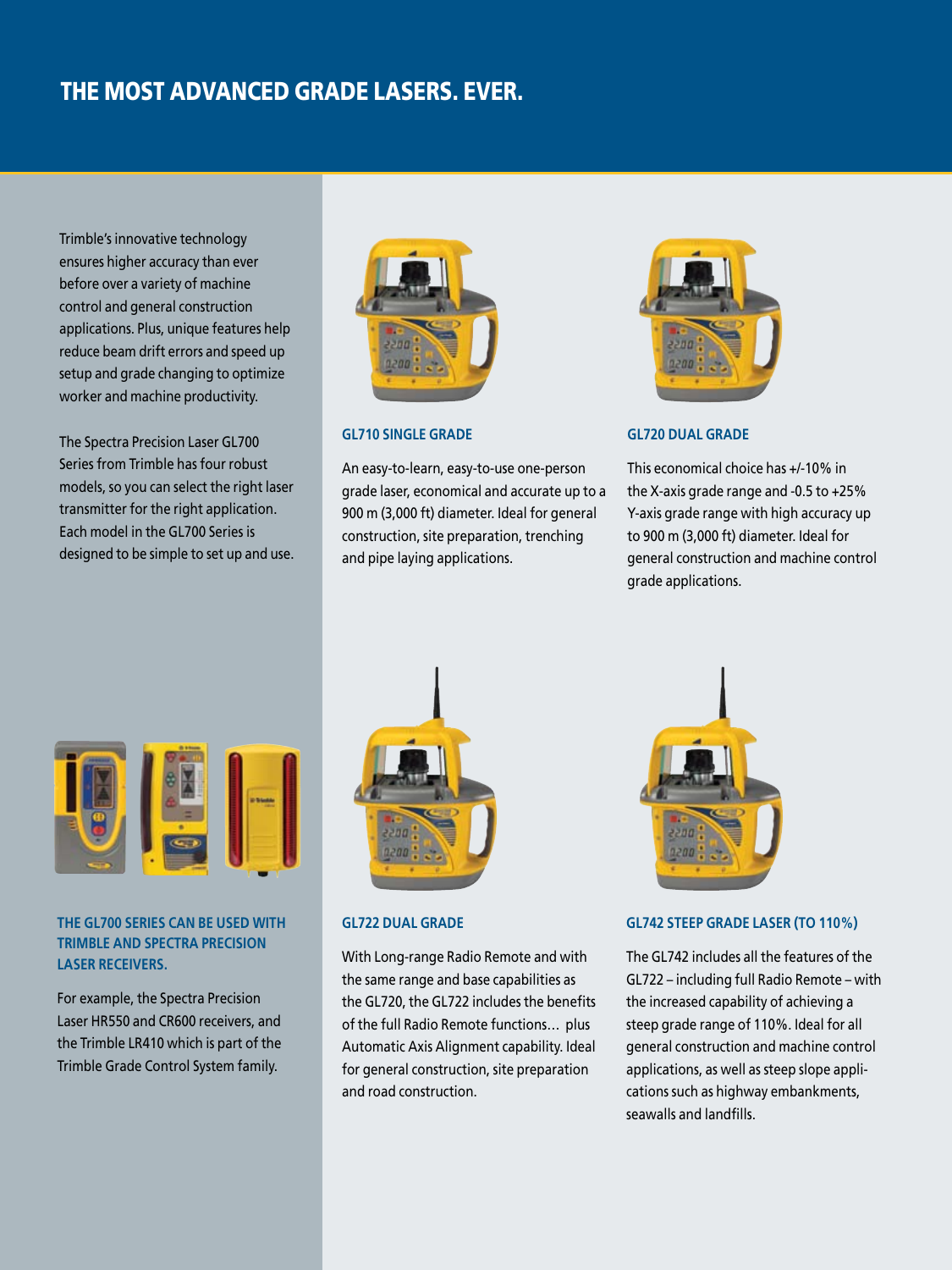

| <b>MODEL</b>                  | GL710            | GL720            | <b>GL722</b>               | GL742            |
|-------------------------------|------------------|------------------|----------------------------|------------------|
| Range (Diameter)              | 900 m (3,000 ft) | 900 m (3,000 ft) | 900 m $(3,000 \text{ ft})$ | 900 m (3,000 ft) |
| Radio Remote                  | <b>No</b>        | <b>No</b>        | Yes                        | Yes              |
| Auto Axis Alignment           | <b>No</b>        | <b>No</b>        | Yes                        | Yes              |
| <b>Grade Match Mode</b>       | <b>No</b>        | <b>No</b>        | Yes                        | Yes              |
| PlaneLok                      | <b>No</b>        | <b>No</b>        | Yes                        | <b>Yes</b>       |
| Axis Grade Range X            | <b>NA</b>        | $-10$ to $+10\%$ | $-10$ to $+10\%$           | $-5$ to $+5%$    |
| Axis Grade Y                  | $-0.5$ to $+25%$ | $-0.5$ to $+25%$ | $-0.5\%$ to $+25\%$        | $-0.5$ to 110%   |
| <b>Precision Compensation</b> | <b>No</b>        | <b>No</b>        | <b>No</b>                  | <b>No</b>        |



#### **Grade Match Mode**

Need to match a slope… but don't know what the grade is? Grade Match Mode allows you to simply set your receiver at the same height as the transmitter, go to your remote point, press a button on the wireless remote. The transmitter automatically matches and displays the grade… without returning to the laser transmitter.



#### **Automatic Axis Alignment**

Up to 150 meters (500 feet) from the Transmitter. Allows simple alignment of either side of any grade axis to the desired remote point. This simple, one-person operation lets you roughly align the transmitter to within 40 degrees of the remote point. You can then go to your remote point and, with a simple button press on the wireless remote, the axis is automatically aligned. The remote provides immediate confirmation of the alignment. Automatic Axis Alignment simplifies setup and ensures repeatable accuracy.



#### **PlaneLok**

For applications that require maximum stability and accuracy, PlaneLok virtually eliminates beam drift by locking the laser beam to a fixed elevation. Simply set your handheld receiver at the desired elevation, select PlaneLok mode on the remote control and the laser beam will remain exactly at that elevation all day long, regardless of wind or temperature changes. This increased stability and accuracy means less rework, better material control… and a better bottom line.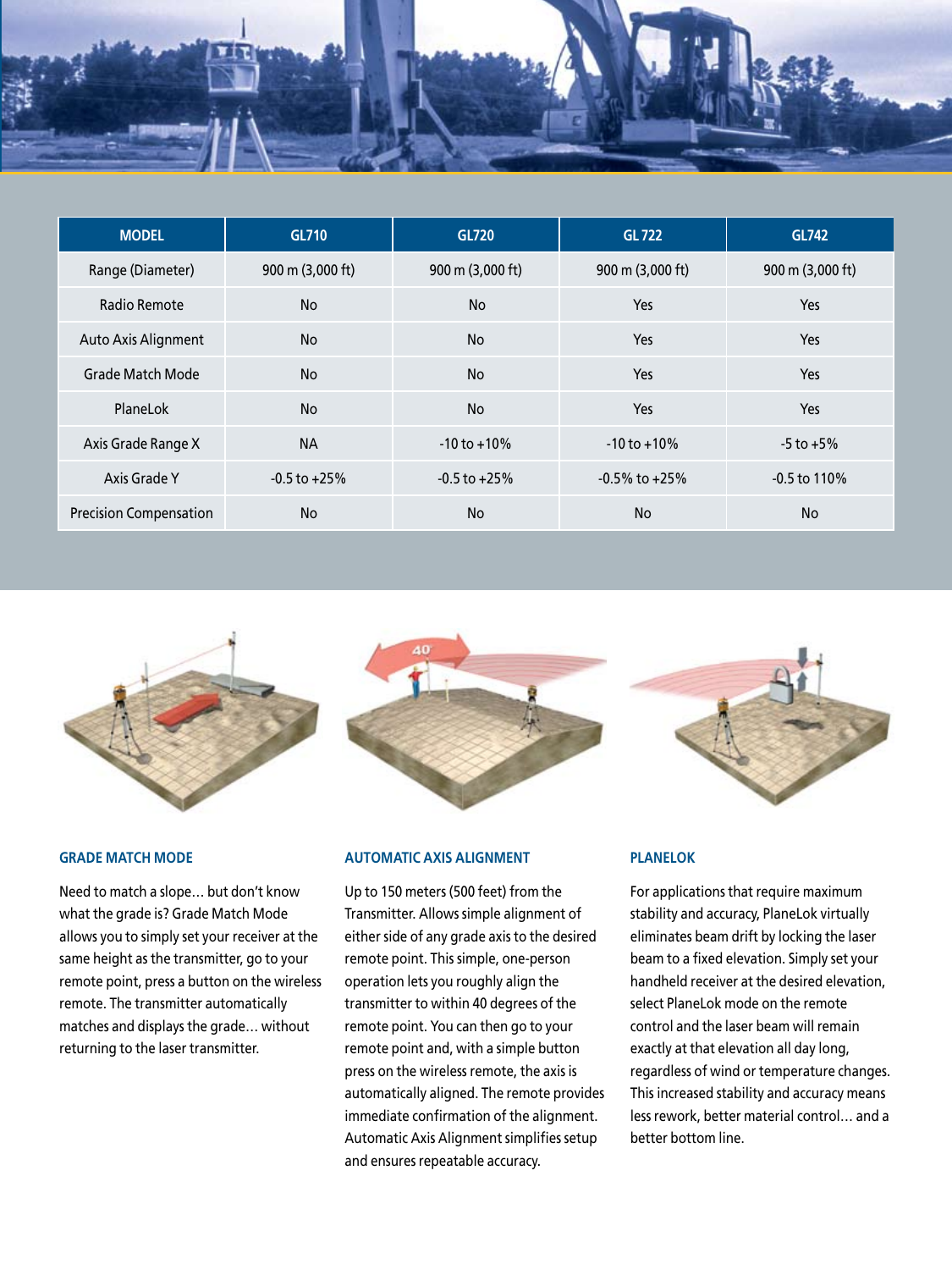### Built for the Jobsite





#### **ACTIVE TEMPERATURE COMPENSATION**

Accurate, stable results regardless of temperature changes

#### **LONG-RANGE WIRELESS LINK**

Unaffected by direction or sunlight

#### **STEEPEST SLOPE RANGE**

Up to 110% with the GL742

#### **PROTECTIVE LENS HOOD**

Ensures laser performance in inclement weather

### **MANUAL ALIGNMENT SIghts**

Allows fast, easy setup

#### **HIGH-POWERED VISIBLE BEAM**

For fast setup and excellent performance in high dust conditions.

#### **SELECTABLE ROTATION SPEEDS**

300, 600, and 900 rpm.

#### **INTUITIVE, SIMPLE CONTROLS**

Makes the GL700 series easy to use and learn

#### **MANUAL VERTICAL CAPABILITY**

With the use of the Long-range Remote, vertical applications such as vineyards become simple to setup

#### **FIELD CALIBRATION**

Makes it simple to check and adjust the calibration in the field either at the transmitter or via the remote

#### **LONG BATTERY LIFE**

Flexible power options, battery life indicator, and a wireless operated sleep mode that saves battery during breaks

#### **FULLY SEALED, RUGGED ALUMINUM HOUSING**

With weather-resistant control panel, allows you to work in all weather and work conditions. Built-in non-slip carrying handle

#### **GRADE BUMP**

Allows you to simply raise or lower the grade remotely

#### **GRADE REVERSE**

Mirrors the grade setting with the push of a button

#### **AUTOMATIC SELF-LEVELING**

…over the entire grade range, simplifies setup and ensures repeatable accuracy (not applicable to GL742 steep grade model)

#### **SPECTRA PRECISION LASERS**

Proven performance and quality… supported by the industry's leading service centers

#### **AUTOMATIC OFF GRADE SENSOR**

Prevents incorrect grading … and wasted man and machine hours

#### **LARGE ALPHA/NUMERIC DISPLAYS**

Transmitter display is visible from ground even on 3 m (10 ft) tripods… no ladder needed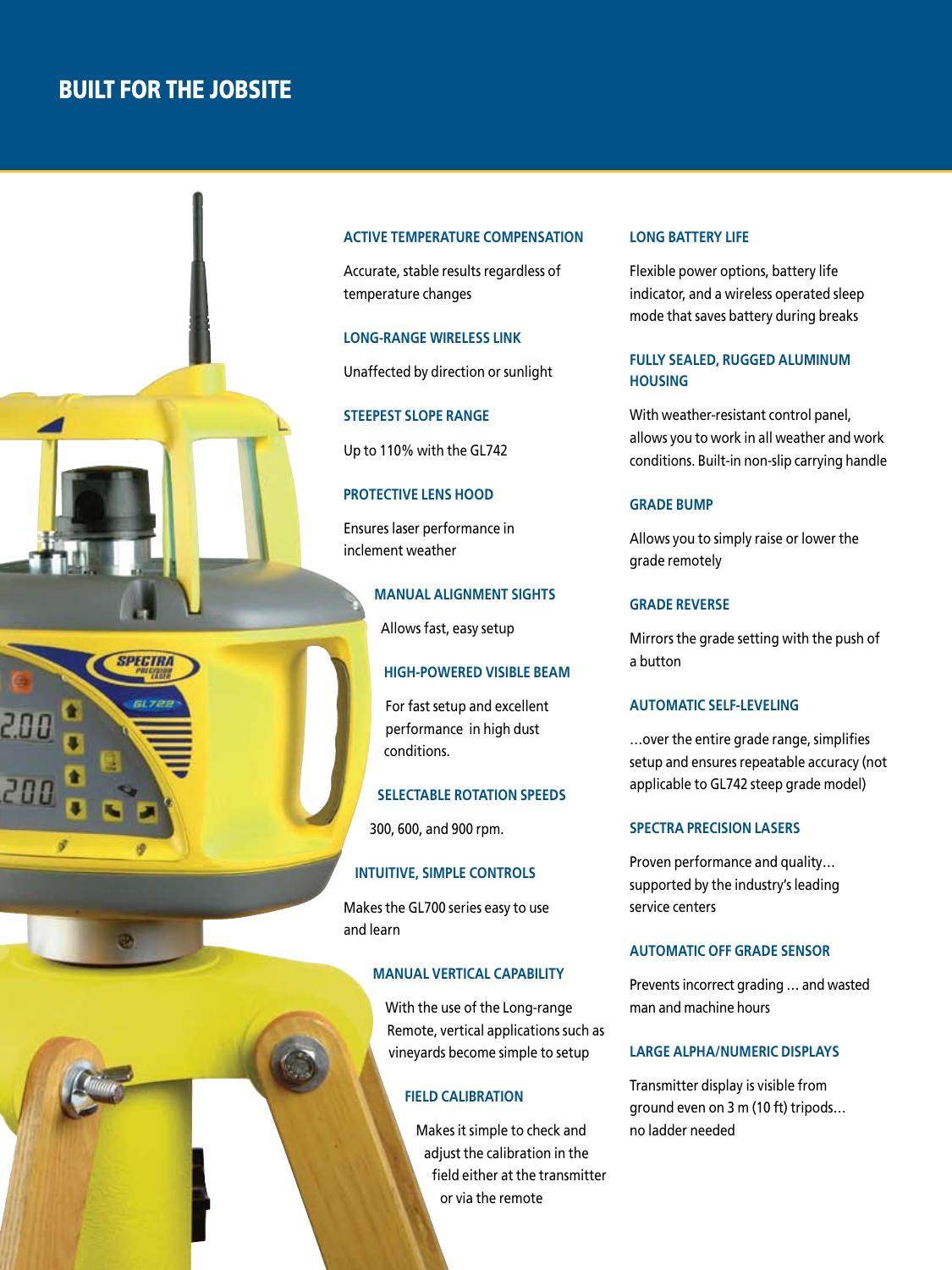

#### **SUPPORTED BY THE INDUSTRY'S LEADING SERVICE. Ready to go. Anywhere. GL700 Series Specifications**







#### **Standard with all models**

Each GL700 series grade laser comes complete with Laser, Receiver, Charger, NiCad Rechargeable Batteries, Power Cord, Receiver Card, Laser Card, Laser Manual, and Rugged Waterproof Carrying Case.

#### **Available Options**

Available with HR500 or CR600 Receivers

Rod Mount for Remote Control

M100 Mount converts all models to a 3 1/2" x 8 Mounting Thread or Quick Disconnect

#### **GL742**

Standard Package plus 2-way Remote, Rod Mount and Steep Slope Mount

#### **GL722**

Standard Package plus 2-way Remote and Rod Mount

#### **Flexible Power Options**

NiCad rechargeable gets the job done all week (6 D Cells)

NiMH rechargeable for extended work periods (6 D Cells)

Alkaline backup, just in case you forget to recharge (6 D Cells)

External 12VDC operation for long-term applications like mining or land leveling

External power cable standard

Battery status is indicated on GL700 Series Lasers so you know exactly how much longer you can work

**GRADE RANGE ACCURACY**

Axis Grade Range X -10 to +10% (GL710, GL720, GL722) -5 to +5% (GL742) Axis Grade Range Y -0.500 to +110% (GL742) -0.500 to +25% (GL720, GL722) Self-Leveling GL710 self levels to 10% GL720, GL722, GL742 self level to 25% Grade Resolution 0.001% Servo Deadband Accuracy 4.6 arc seconds (GL710, GL720, GL722, GL742)

#### **LASER CLASSIFICATION**

CDRH II (IECI)

#### **RANGE/RADIUS**

Laser – 450 m (1500 ft) with Spectra Precision Lasers machine-mounted receivers

#### **MOUNTING THREADS**

5/8" x 11" on all models 3 1/2" X 8" Mounting Adapter optional

#### **WATERPROOF & HOUSING**

Waterproof Aluminum Housing

#### **DIMENSIONS**

| Weight | 8.5 kg (18.8 lbs) |                    |  |
|--------|-------------------|--------------------|--|
| Size   | Height            | 29.8 cm (11.75 in) |  |
|        | Width             | 25.4 cm (10.0 in)  |  |
|        | Depth             | 19.7 cm (7.75 in)  |  |

#### **Remote Control Specifications**

#### **RANGE/RADIUS**

225 m (750 ft) General Operation 150 m (500 ft) Automatic Alignment

#### **DIMENSIONS**

| Weight | $0.4$ kg $(0.86$ lbs) |                   |  |
|--------|-----------------------|-------------------|--|
| Size   | Height                | 19 cm (7.5 in)    |  |
|        | Width                 | 10.8 cm (4.25 in) |  |
|        | Depth                 | 4.4 cm (1.75 in)  |  |

#### **GENERAL**

Radio Type 2.4 GHz spread spectrum, encrypted to each laser transmitter to allow multiple systems on each job. Battery Life: 2.5 weeks\* Optical Axis Fine Adjust Automatic Alignment Range ±40° Max